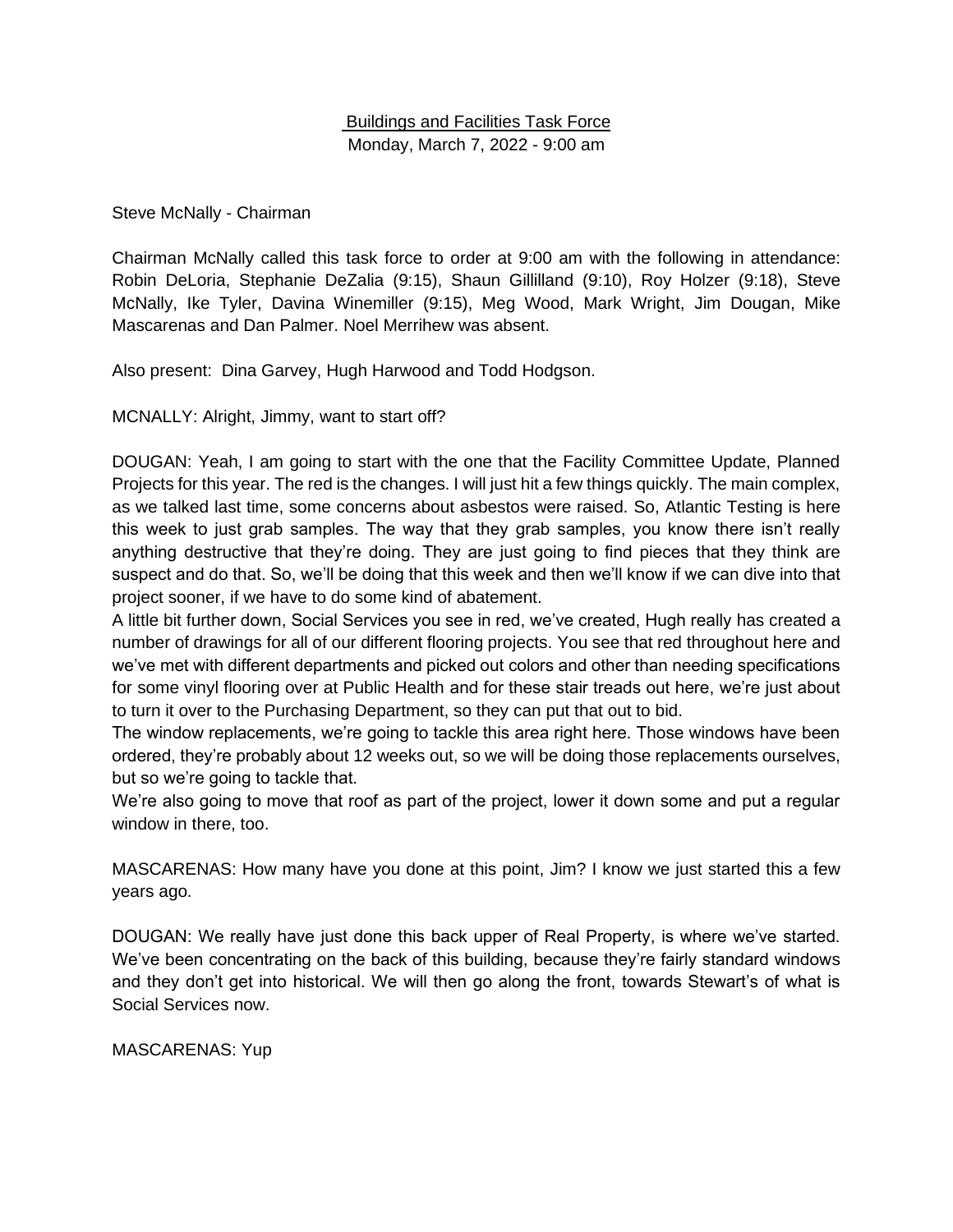DOUGAN: But, we're staying away from the front, just because they're going to be specialty, they're large and we might have some historical comments when we start that.

HOLZER: Now, do you have actually wood sills that you put the windows back into or you completely strip it down to the blocks?

DOUGAN: We're, basically, we're going all the back down to the brick here, okay? And in most of those cases we've been able to order to windows that go back in and we don't really have to build it back out.

HOLZER: Just caulk it?

DOUGAN: Yup. So, the courthouse roof; we received the roofing submittals, the contractor's ordering those, so that should be in good shape to move forward this summer.

Replacing the fire alarm panel; Todd, Hugh and some Buildings and Grounds staff have met with All Tech and gotten an updated proposal to replace that, get us back into having a fully working panel, again.

Public Safety Building; I'll just take a minute there and we're going to talk more Public Safety Building today, if we can. One of the projects was that replacement of a rooftop unit and as we dug into that in more detail, we found that the company that has had controls for the building, since it was built, is telling us it's going to cost more to do the controls on that unit than the unit is worth. So, we're rethinking somethings and that will be something we have more discussion with this Committee in the future. Unlike the court system when we replaced all those rooftop units and we just had to make a few tweaks and it was relatively 6% of the overall cost of the project, they're saying to do this as we go would be adding another 100% to each rooftop unit. So, we've got to look at that. It's a very proprietary system and we're going to have to make, I think we need to make some changes to get less proprietary over time, but we won't go into a full design meeting. Mental Health; the price of doors has come back very, you know, a lot higher than we expected. The front door at Mental Health, for whatever reason is a 44" door, getting somebody to create that new, you still want it to be heavy duty enough to be commercial, it gets a lot of use, so we're looking at maybe changing the scope, see if we can put in a 36" door and a sidelight there to make that work in stay within budget. So, that changes that a little bit, especially with how hard it is to get materials lately. Waiting on some detail from Mental Health before we start their work.

The slip lining of the concrete channels down at the Fish Hatchery, Todd's close on that and we will be putting that out, hopefully the end of this month we'll get that to Purchasing and they can put that out to bid for us.

The painting of Floral Hall; those specifications are down with Purchasing, so that should be advertised shortly.

DPW; second to last page. Soil and Water; we did complete the phone and data work and we're getting started to move them from one half of the basement to the other, so we can do the remainder of that work.

And then in that addition we are 95% complete with the boiler. We're basically waiting for delivery and startup with the propane company.

So, I went pretty quick, if there are any questions?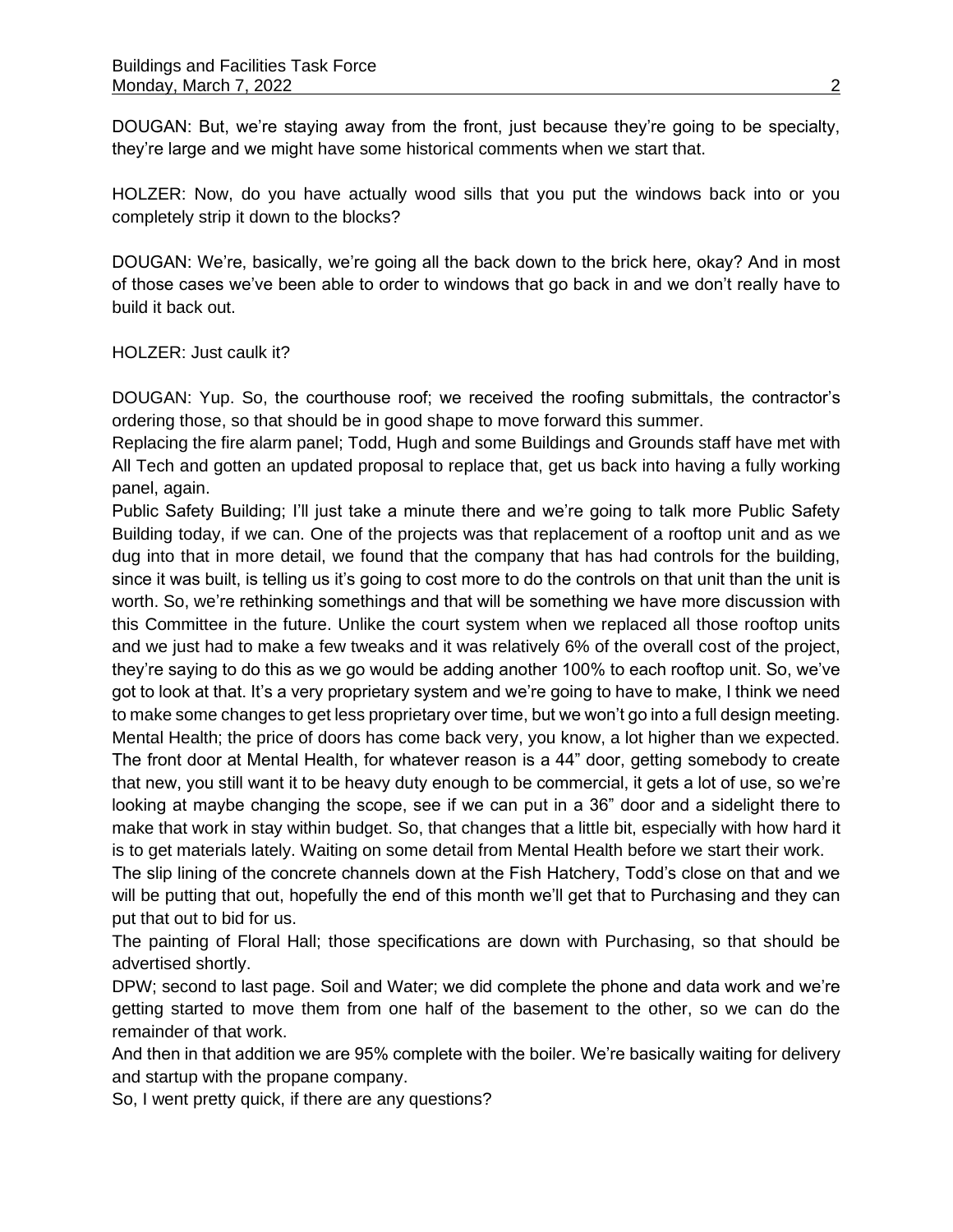MCNALLY: Is that bathroom completed in your basement? Did you put a bathroom down there?

DOUGAN: No, that's in the other half, that's the area that Soil and Water sits in right now. We have to move them to the front half of the building to start that.

MCNALLY: Is that something you're going to do this summer you think?

DOUGAN: We're hoping to do it before. I'm going to use some highway crews before we can fully hit the road. So, hopefully in the next month we're able to tackle some of that, before they have to get out and the weather's good and they start paving.

MCNALLY: Excellent report, as always Jimmy. Anybody else have anything?

MASCARENAS: Jim, are contractors hesitant to commit long term on pricing? Are you finding any of that?

DOUGAN: A lot of our bids have very short turnover. There's somethings that we're trying to do that we bid it as close to when our Full Board meeting is. You're likely to see me bring more items to Ways and Means or Full Board trying to set those dates that they're due, real close to when we can actually award it. If we actually receive a bid, right now, okay, I won't be able to actually award it until May or the first week of April, I guess, if it comes in, but we're trying to do stuff knowing that they want to get awarded right away to hold their pricing. So, it's, equipment especially, equipment, things that have steel in them are very, very volatile, right now.

MCNALLY: Have we made any progress on that property Dan, for the pod?

PALMER: I have not.

MCNALLY: And we haven't done anything with, have we started working on getting the electricity and everything out of the jail building?

DOUGAN: Our Buildings and Grounds guys have spent a little bit of time inside the jail just designating which circuits go where. They haven't gotten all the way through it. They knew some of it, but there were some really oddball things that they've tried to search and how that snow is coming off the ground, Todd, Hugh, that staff is going to do a little bit of work with the GPR unit, once the ground is no longer frozen and see if we can locate somethings on the outside and then Dan and the IT department are getting me a quote from TwinState, so that they can tag all of our data and phone that's still live between a few different buildings.

MCNALLY: Alright, anything else for facilities?

DOUGAN: That's what I have for that; okay? If you want to talk about the Public Safety Building?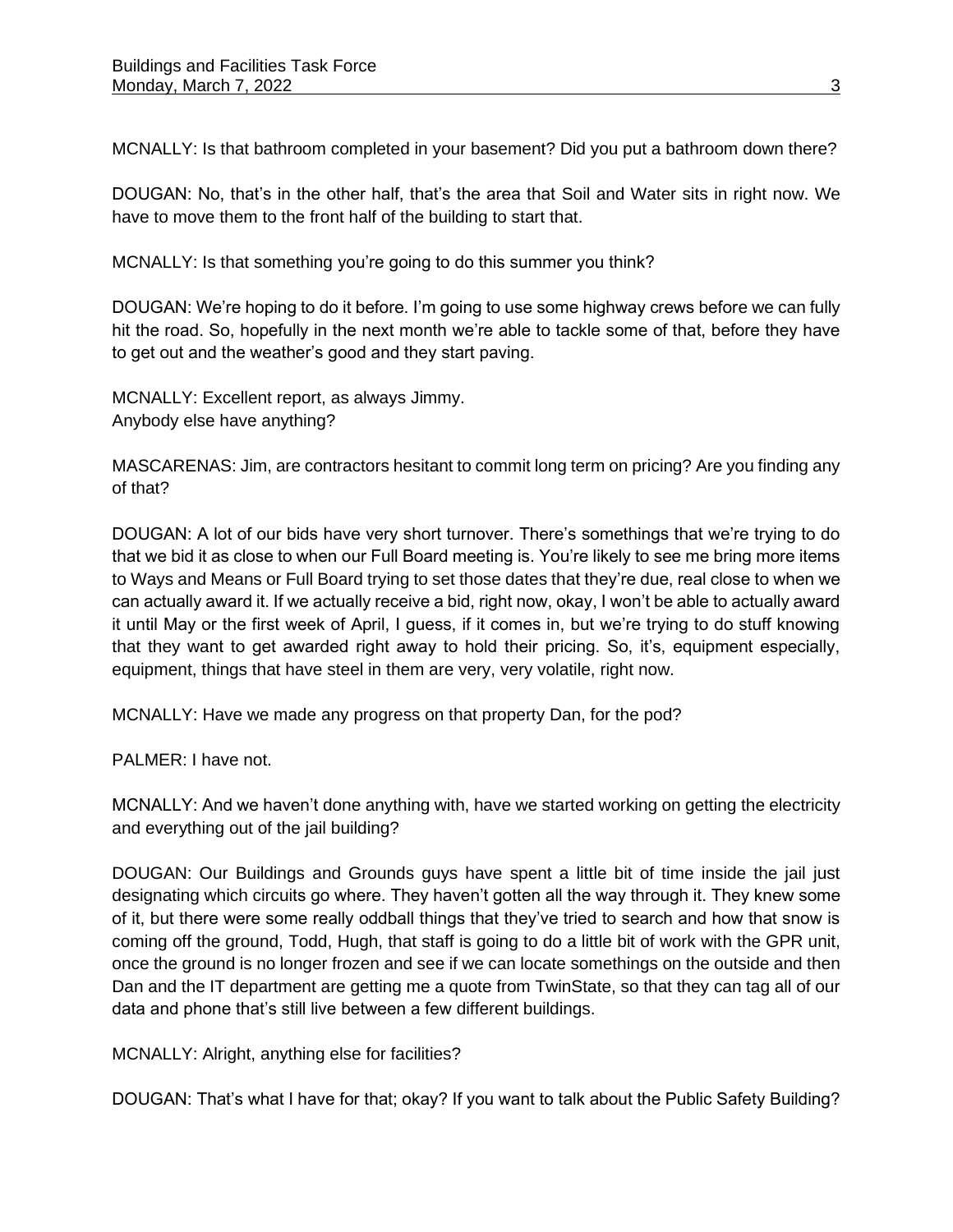## MCNALLY: Yes

DOUGAN: Quick report, this is, I didn't print copies of all of this, but just a reminder of who was here at the end of last year. This is that conceptual master file that we kind of track things, which has kind of all the buildings and things we're looking for or we're expecting to hit us in the future and what I did last month was provide you with just a two-page document on the courthouse, which over the past few years is where we've focused some dollars on those rooftop unit, some bigger dollars on the rooftop units and the HVAC and the roof, itself. Now, the Public Safety Building is the next place that we're going to need to focus somethings. It's our second newest building, 2005 is when it was built, and if you guys will remember my analogy that I gave you, the courthouse or this building I might consider more like a 1976 Chevy Pickup that you can just climb in the engine compartment and take the air filter off and spray a little ether in the carburetor and the thing's going to run. The Public Safety Building is like today's electric car, so as soon as we open the hood, we're going to get bells and whistles and everything goes off and it's a little harder to work on. And there's some, as we look at somethings here, there's some pretty big numbers there. Hugh, do you?

HARWOOD: Right now, we're at \$2.25 million, projected and that doesn't include the boiler, hot water and the generator.

DOUGAN: Some big projects that are in the future that we think are going to probably have to tackle in the next 5-7 years, from the septic system, sewage system that's there, the HVAC, the roof, the parking lot, some of those things are really going to add up. So, I just want this Board thinking about it. I don't have to go into a lot of detail, if you would like to go into detail then I would almost do it system by system, next month maybe come and either discuss the septic system or the rooftop units and what I just described earlier, of how it's a proprietary control system and we can't just replace one rooftop at a time. I would prefer to do that, I'd prefer for budgeting purchases to do a little bit at a time and then because they're going to be depreciating assets then the next time that this has to be done 20 years from now, we're doing to be one at a time, instead of that great big project, but I can have Todd and Hugh help me with the technical things and give you a more detailed discussion on any of those systems, next time, if you'd like or it's up to you, Steve.

MCNALLY: The problem with a new building, like being built in 2005, all the systems age at the same pace, so then all at once you have a \$2 million investment to get you back up, where with the older buildings we replaced things, so we're coming up to \$300,000.00 - \$400,000.00 a year. So, this is something we have to be concerned about where that money's going to come from, because possibly we could have those failures all in the same time period; correct?

DOUGAN: Correct, that's what we're trying to be prepared for is exactly that. That's why we started a rooftop, we started replacing the rooftops. The one we've had the most trouble with is over the 911 Center and relatively one of the smallest units we have, we were going to tackle it this year, it hadn't totally failed, but it has been starting to nickel and dime us, so we thought it would be a good place to start and then you know making the control system talk to that unit,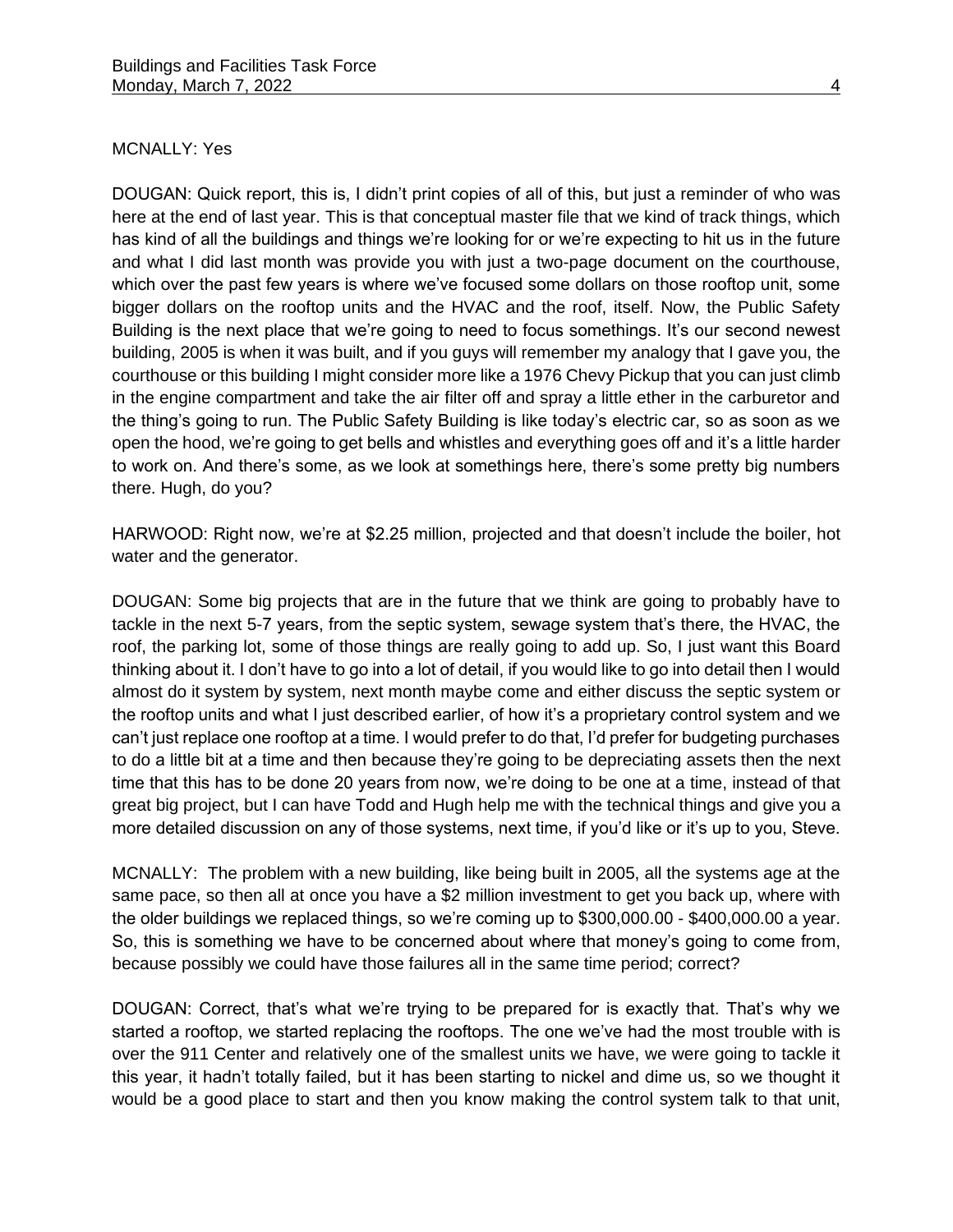while still keeping the other 10 units, there's 11 there, keeping those others still talking is almost as expensive as the rooftop itself. So, and it's a very proprietary system and I would really like to get us to something that we could do more maintenance on ourselves. You know, you guys have helped me hire people like Todd and Hugh, here, who are, you know Todd's, obviously a licensed PE. Hugh went to school for mechanical engineering, to have that staff and have that ability here, we'd like to be able to do some of it ourselves, rather than consistently relying on contractors.

MCNALLY: Dan, what do you recommend for funding this \$2 million; which in 5 years could be \$3 million? Is it something that you put a fund together like we have with the equipment in DPW or is this something that we just take from budgeted funds?

PALMER: I believe at this point we would have to take from reserves. You know, probably what you would do is target something during each budget year, you know and I'll offset it with some reserve, so depending on where it impacts the levy.

DOUGAN: I haven't built that plan, yes, like we built on some other things, but it's becoming a priority. That building, even though it's the second newest building we got, a lot of people, I think still think of it as new, but it's getting to that point.

MCNALLY: It makes retirement sound like a pretty good option. Okay, anything else, Jimmy?

DOUGAN: That's what I've got, unless somebody else has questions for us on anything?

MCNALLY: Anybody have anything for Jimmy or Dan or the committee? I guess we're all set then.

DOUGAN: Do you want us to come with a little more detail on some of those systems next month or are you guys not really interested in our engineering speak?

MASCARENAS: I think it would be helpful. I know, Todd, I've talked to him about the sand beds. It seems like you might have gotten them stabilized from the situation we were in, but I know that's absolutely a problem.

HODGSON: I think it would be good to look at it from a planning standpoint.

MASCARENAS: Yeah

HODGSON: You know whether or not the County applies for funding for some of these items.

MASCARENAS: Right

HODGSON: Divided individually I think these maybe applications.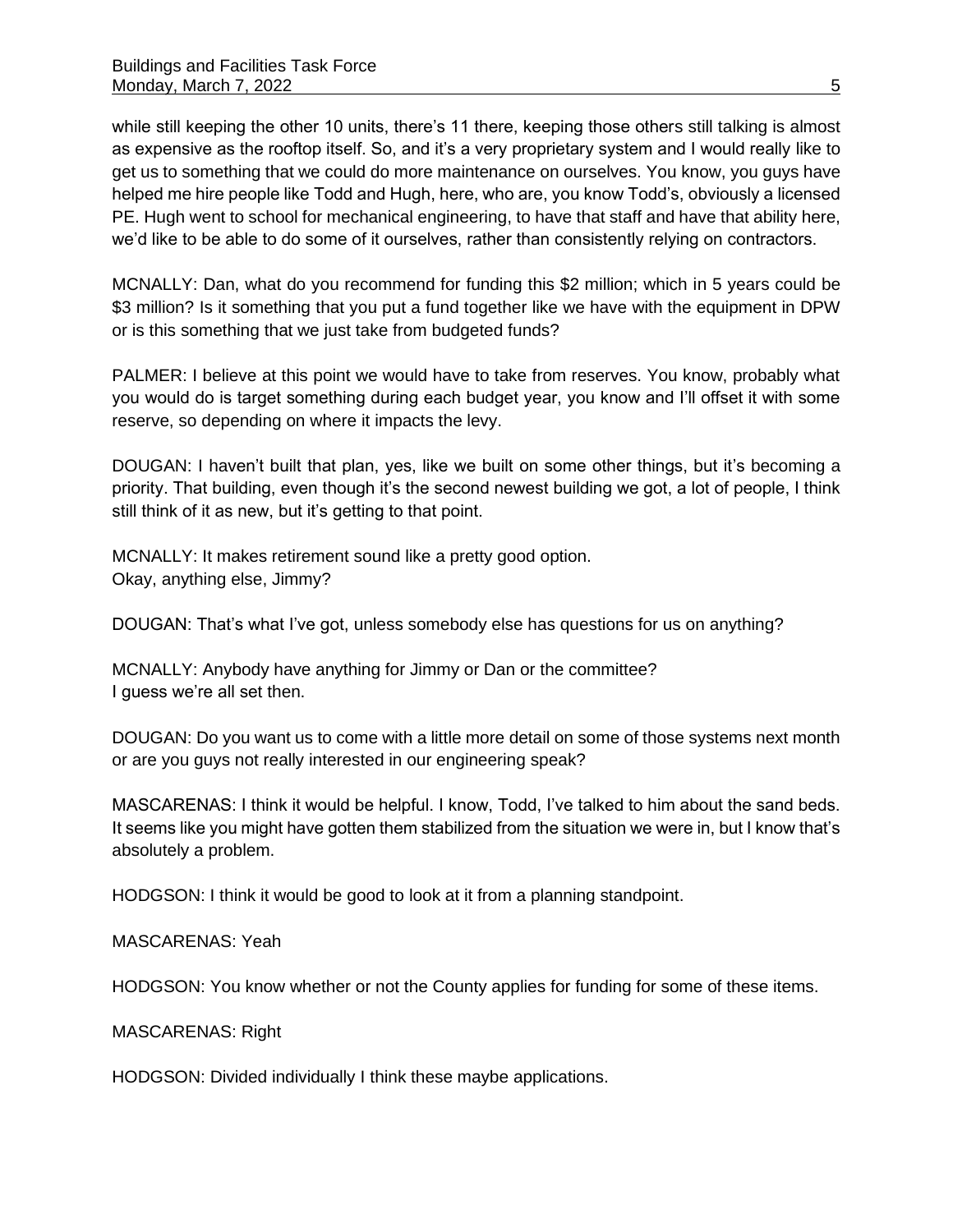MASCARENAS: You make a good point, yeah.

HODGSON: Especially the sewage treatment and things.

MASCARENAS: Yeah, NYSERDA and those types of things sometimes opportunities come up, if you look at it from a, break it down into the minutia, not so much a holistic standpoint.

MCNALLY: Would that sewer system go through ARPA?

PALMER: It could.

MCNALLY: It could?

MASCARENAS: Yeah

MCNALLY: It would be a good investment for that.

MASCARENAS: I think essentially, you probably need a whole other sand bag, right, Todd? So, you can take them offline, is pretty much what you need there. So, they get rest time, kind of like your situation in Wadhams that you had where your sand bags were just getting hammered. The ability to take them offline and let rest and settle was an issue.

DOUGAN: We saved it from complete failure, twice. It was that close and Todd and Jed up there were able to move somethings around, but that's system is kind of remission right now, if I was going to use a term and it's going to come back.

HOLZER: Is the drainage sand or stone?

HODGSON: Both sand and stone.

HOLZER: Okay

MASCARENAS: And the facility being 24/7 operation the way it is, that going down is catastrophic.

HOLZER: What kind of holding tanks do we have there?

MASCARENAS: I don't know that answer.

HODGSON: We wouldn't have very long. It would be basically…

DOUGAN: You've got a couple of pump stations and some of those things, you know we can definitely, if this committee wants to take a…

DELORIA: Jimmy, how many bathrooms are in that facility?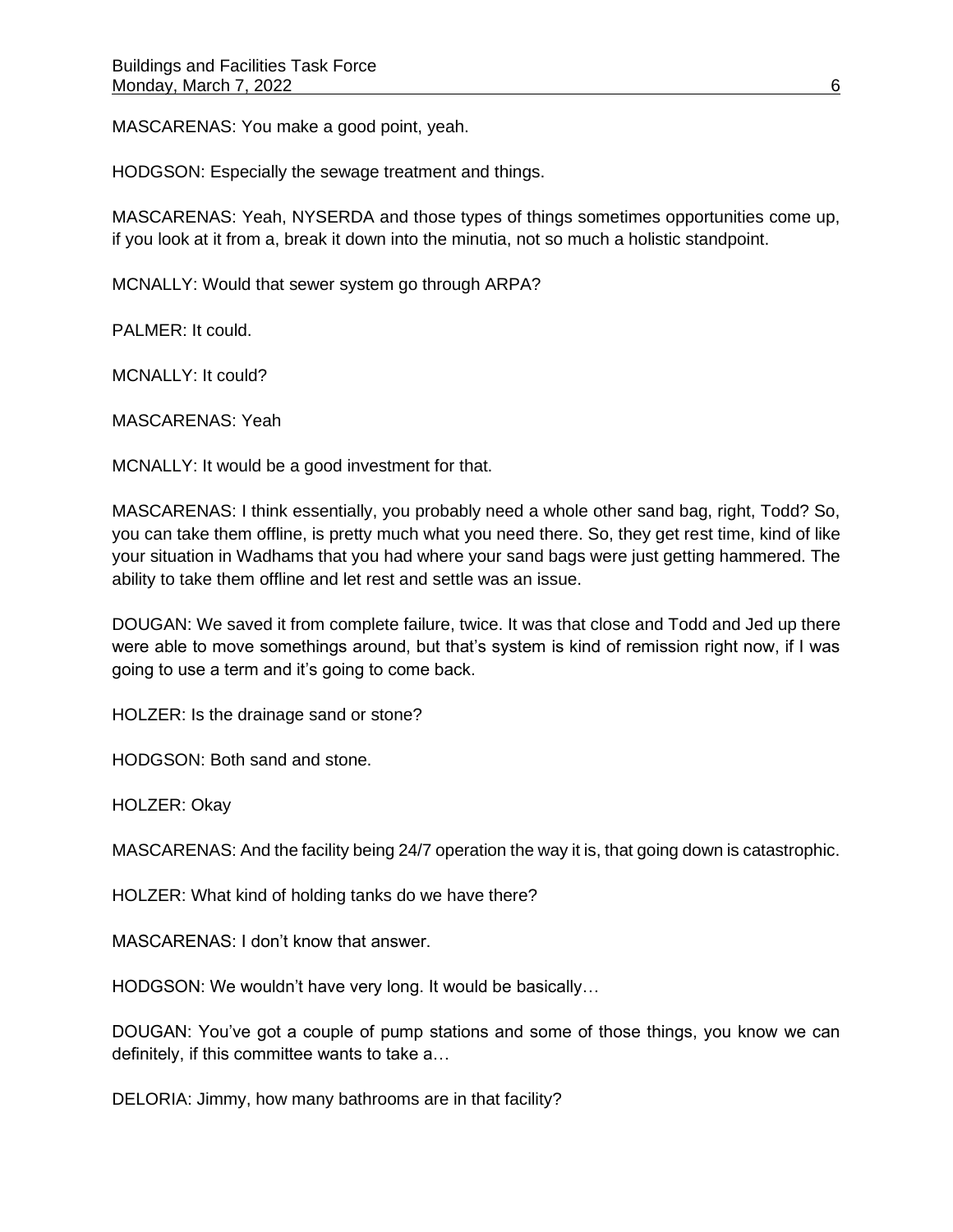PALMER: Every cell.

DOUGAN: In a couple of pods, not every pod is that way, but some of the pods have one in every cell.

DELORIA: Are they water conserving systems?

MASCARENAS: We did add that to the showers.

DELORIA: Years ago they had a 10-gallon tank to, you know, flush pee. Today's systems are different.

DOUGAN: Some of those have been replaced, but a lot of it is 2005 technology. So, it's not as water conservation as it once was.

DELORIA: So, that would certainly help.

DOUGAN: Some of it is also, it's also anti-clog technology, too, because there's such tendency to put rags, bed things, stuff like that. You know the other thing is and some people will recall, there was a report that Todd did, 3-4 years ago where we had a major backup in one of the pods. We actually have to flush that once every other week at 63-64 gallons a minute, because there's bellies in the pipe underneath the concrete floors when that was built and in order to keep that from happening. So, we, we'll use quite a bit of extra water in just some of those things.

TYLER: Todd, what kind of system is that?

HODGSON: It's a varied version of what you have.

TYLER: In Wadhams?

HODGSON: Yeah, and so this facility isn't too much different in size than actually to what serves Wadhams.

TYLER: What kind of disinfection?

HODGSON: There isn't, because it's a groundwater discharge.

TYLER: Okay

MASCARENAS: Is there data on that system at all, in terms of usage? I mean the population's been down in terms of inmates, it's probably helping that system somewhat, I would think.

HODGSON: Yeah, I'm very glad that we're not at capacity.